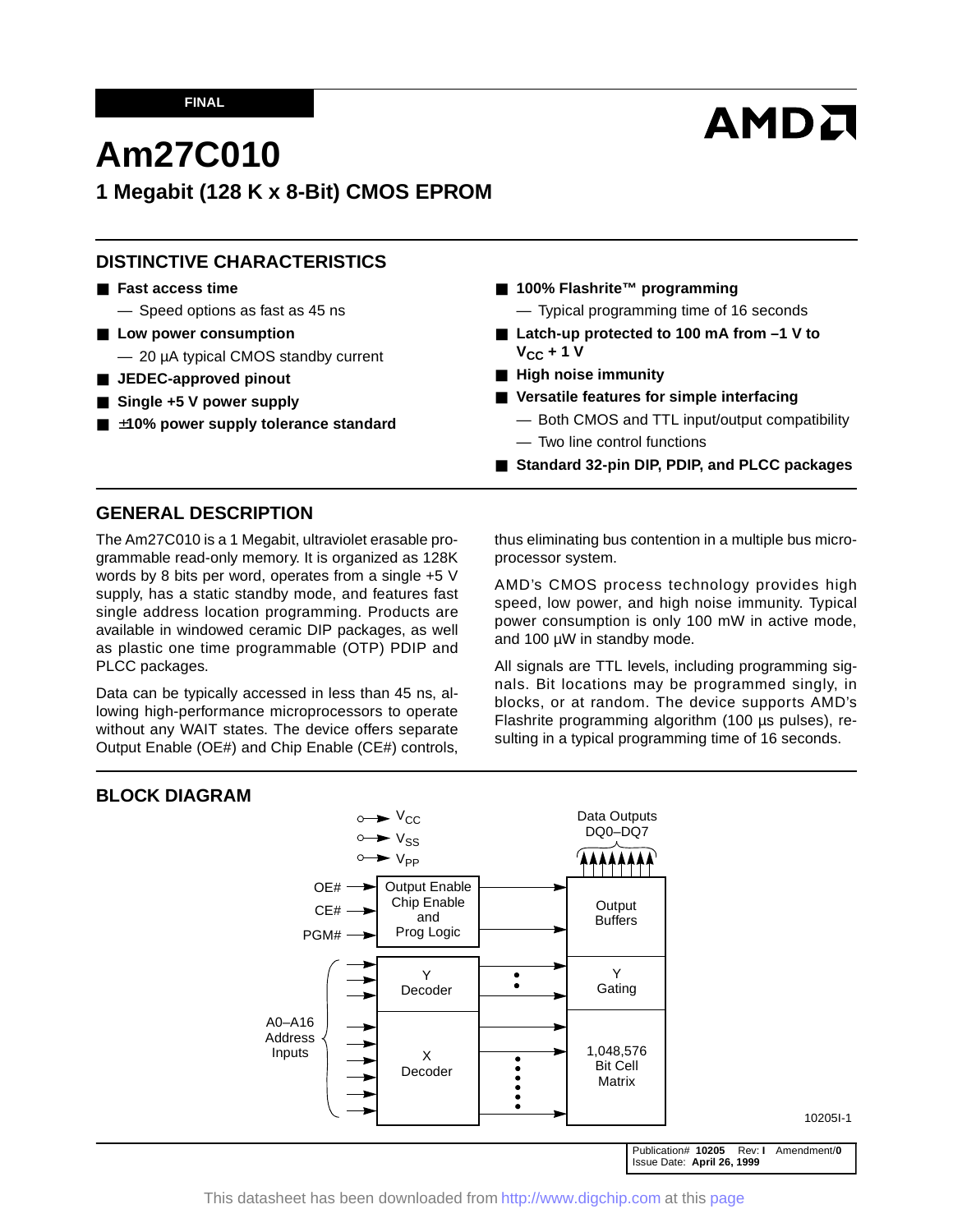# **AMDA**

# **PRODUCT SELECTOR GUIDE**

| <b>Family Part Number</b> |                               | Am27C010 |     |     |     |        |        |        |        |
|---------------------------|-------------------------------|----------|-----|-----|-----|--------|--------|--------|--------|
| <b>Speed Options</b>      | $V_{\rm CC}$ = 5.0 V $\pm$ 5% | -45      |     |     |     |        |        |        | $-255$ |
|                           | $V_{CC}$ = 5.0 V $\pm$ 10%    | $-45$    | -55 | -70 | -90 | $-120$ | $-150$ | $-200$ |        |
| Max Access Time (ns)      | 45                            | 55       | 70  | 90  | 120 | 150    | 200    | 250    |        |
| CE# (E#) Access (ns)      |                               | 45       | 55  | 70  | 90  | 120    | 150    | 200    | 250    |
| OE# (G#) Access (ns)      |                               | 25       | 35  | 35  | 40  | 50     | 65     | 75     | 75     |

# **CONNECTION DIAGRAMS**

# **Top View**





#### **Notes:**

1. JEDEC nomenclature is in parenthesis.

2. The 32-pin DIP to 32-pin PLCC configuration varies from the JEDEC 28-pin DIP to 32-pin PLCC configuration.

## **PIN DESIGNATIONS**

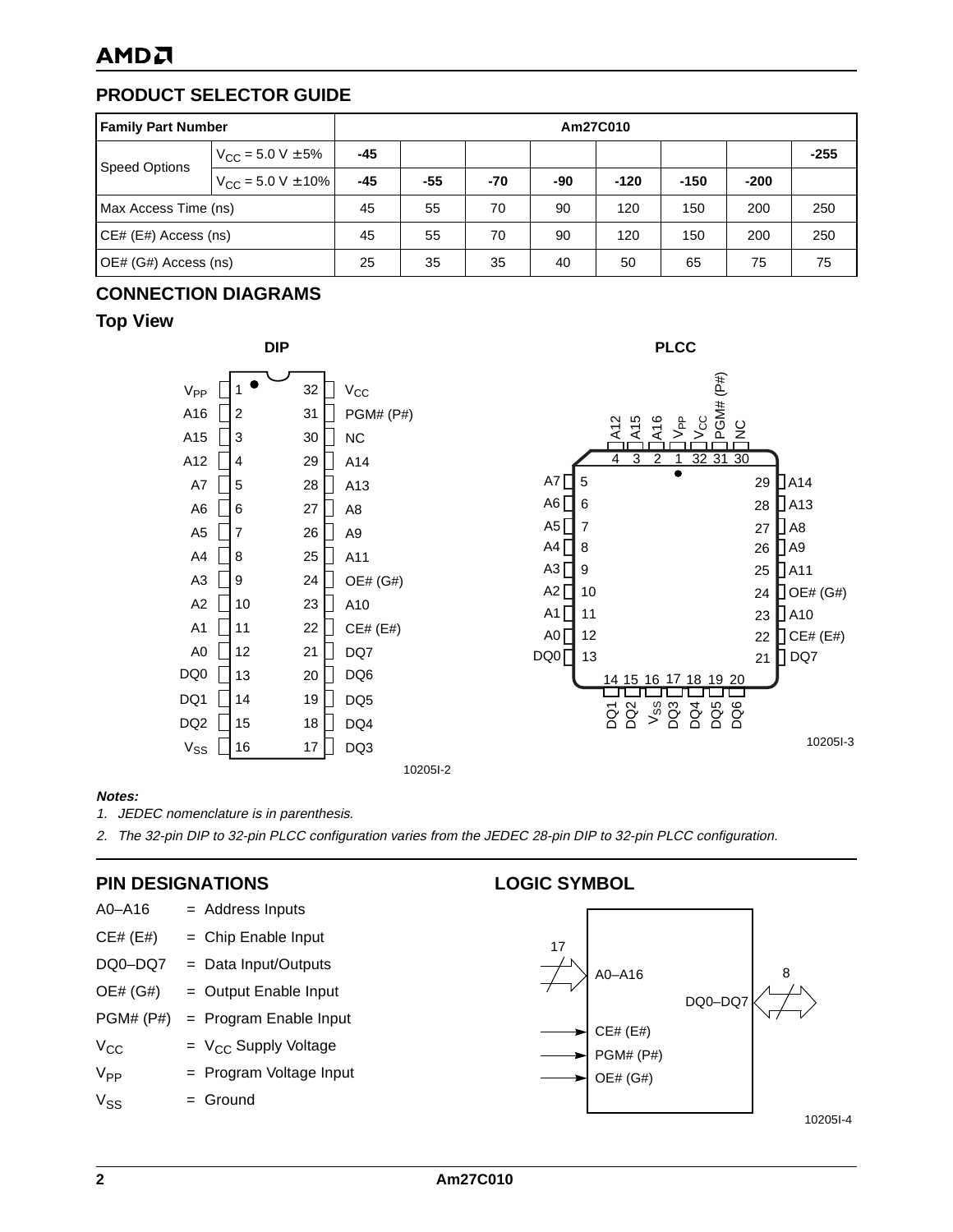# **ORDERING INFORMATION**

# **UV EPROM Products**

AMD standard products are available in several packages and operating ranges. The order number (Valid Combination) is formed by a combination of the following:



Am27C010 1 Megabit (128 K x 8-Bit) CMOS UV EPROM

| <b>Valid Combinations</b>                        |                           |  |  |  |  |  |  |
|--------------------------------------------------|---------------------------|--|--|--|--|--|--|
| AM27C010-45<br>$V_{CC}$ = 5.0 V $\pm$ 5%         | DC5, DC5B, DI5, DI5B      |  |  |  |  |  |  |
| AM27C010-45<br>$V_{CC}$ = 5.0 V $\pm$ 10%        |                           |  |  |  |  |  |  |
| AM27C010-55                                      | DC, DCB, DI, DIB          |  |  |  |  |  |  |
| AM27C010-70                                      |                           |  |  |  |  |  |  |
| AM27C010-90                                      |                           |  |  |  |  |  |  |
| AM27C010-120                                     |                           |  |  |  |  |  |  |
| AM27C010-150                                     | DC, DCB, DI, DIB, DE, DEB |  |  |  |  |  |  |
| AM27C010-200                                     |                           |  |  |  |  |  |  |
| AM27C010-255<br>$V_{\text{CC}}$ = 5.0 V $\pm$ 5% | DC, DCB, DI, DIB          |  |  |  |  |  |  |

#### **Valid Combinations**

Valid Combinations list configurations planned to be supported in volume for this device. Consult the local AMD sales office to confirm availability of specific valid combinations and to check on newly released combinations.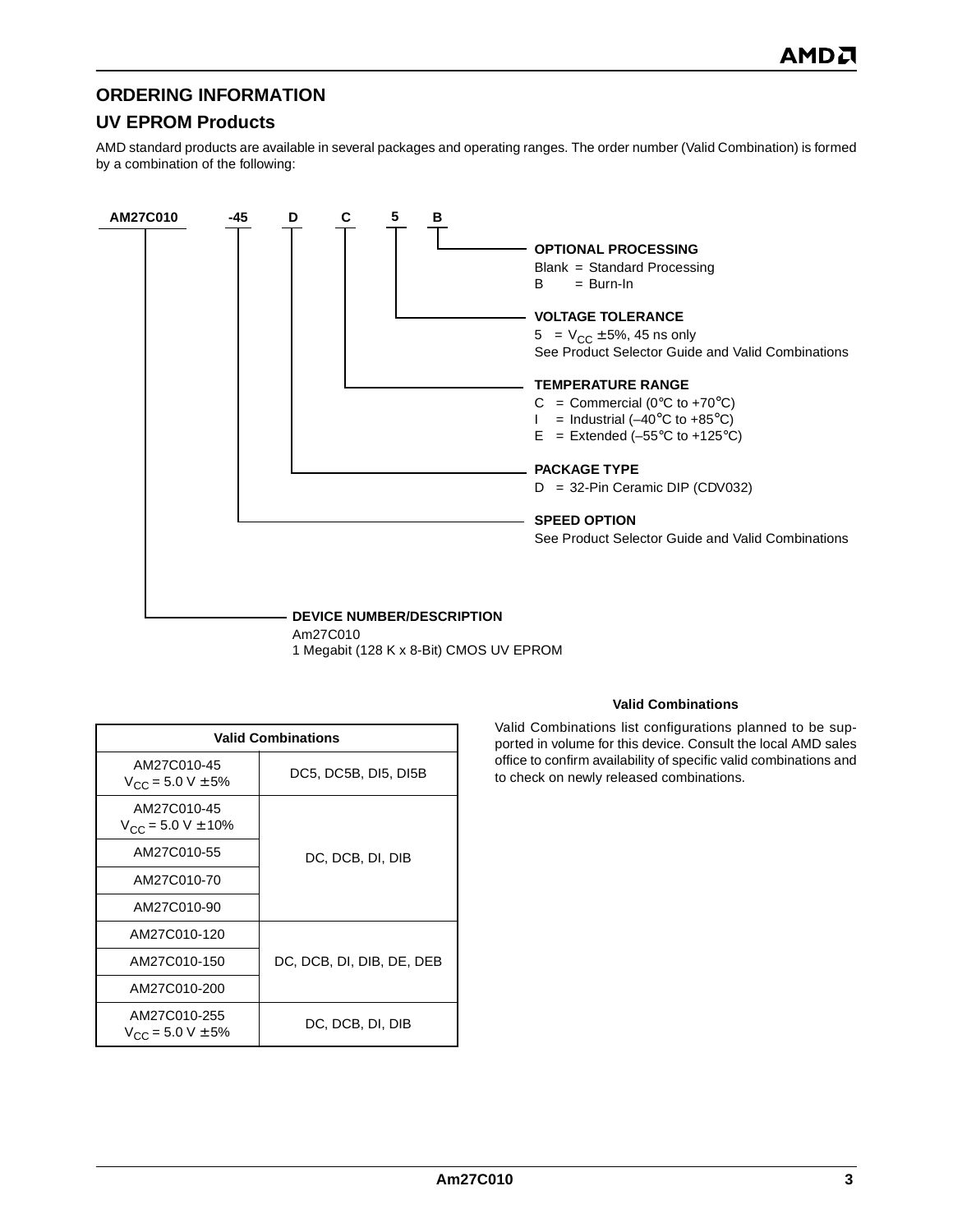# **ORDERING INFORMATION**

# **OTP EPROM Products**

AMD standard products are available in several packages and operating ranges. The order number (Valid Combination) is formed by a combination of the following:



1 Megabit (128 K x 8-Bit) CMOS OTP EPROM

| <b>Valid Combinations</b>                 |                    |  |  |  |  |  |  |
|-------------------------------------------|--------------------|--|--|--|--|--|--|
| AM27C010-45<br>$V_{CC}$ = 5.0 V $\pm$ 5%  | PC5, PI5, JC5, JI5 |  |  |  |  |  |  |
| AM27C010-45<br>$V_{CC}$ = 5.0 V $\pm$ 10% | JC, PC             |  |  |  |  |  |  |
| AM27C010-55                               |                    |  |  |  |  |  |  |
| AM27C010-70                               |                    |  |  |  |  |  |  |
| AM27C010-90                               |                    |  |  |  |  |  |  |
| AM27C010-120                              | JC, PC, JI, PI     |  |  |  |  |  |  |
| AM27C010-150                              |                    |  |  |  |  |  |  |
| AM27C010-200                              |                    |  |  |  |  |  |  |
| AM27C010-255<br>$V_{CC}$ = 5.0 V $\pm$ 5% |                    |  |  |  |  |  |  |

#### **Valid Combinations**

Valid Combinations list configurations planned to be supported in volume for this device. Consult the local AMD sales office to confirm availability of specific valid combinations and to check on newly released combinations.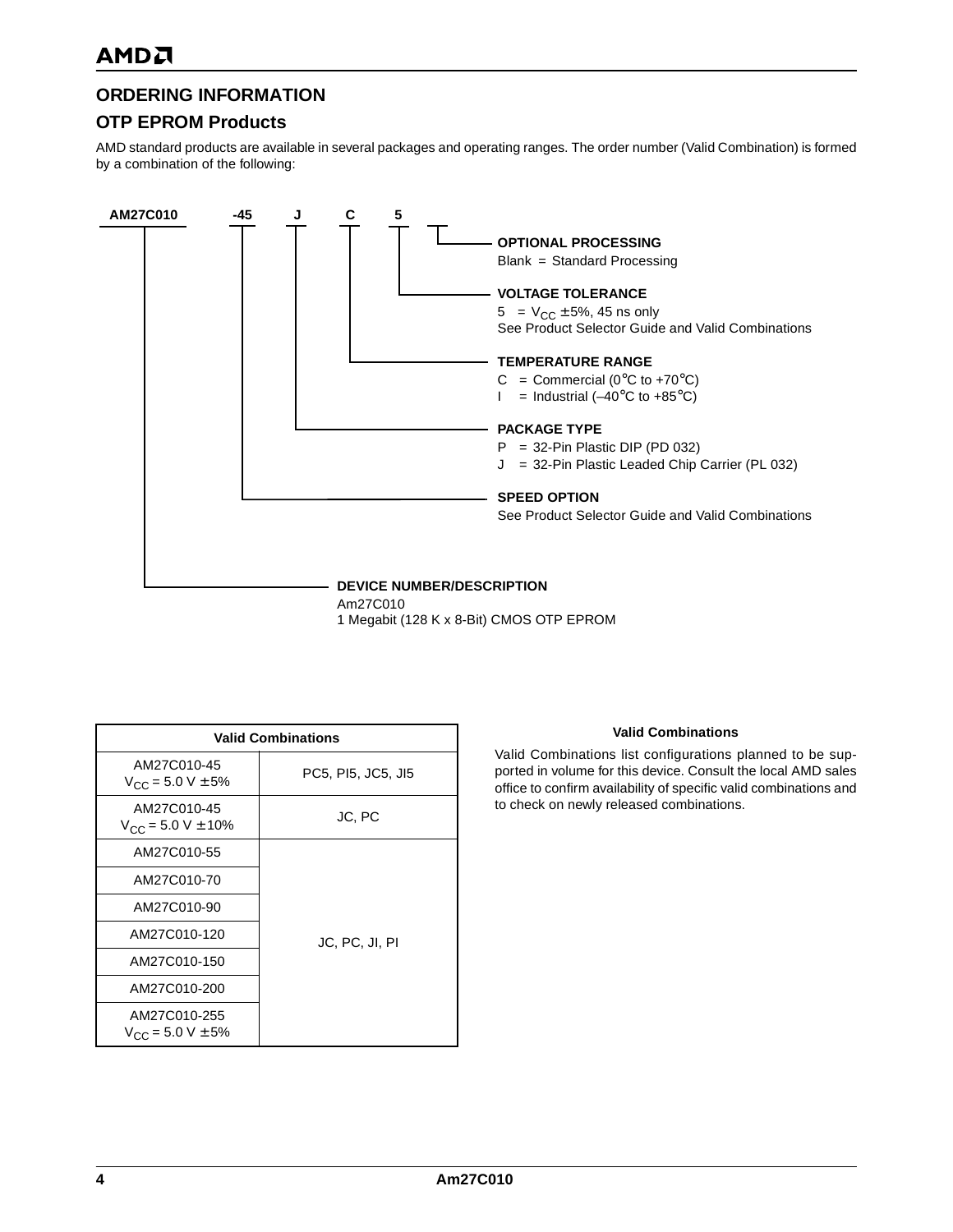# **FUNCTIONAL DESCRIPTION**

# **Device Erasure**

In order to clear all locations of their programmed contents, the device must be exposed to an ultraviolet light source. A dosage of 15 W seconds/cm<sup>2</sup> is required to completely erase the device. This dosage can be obtained by exposure to an ultraviolet lamp—wavelength of 2537 Å—with intensity of 12,000  $\mu$ W/cm<sup>2</sup> for 15 to 20 minutes. The device should be directly under and about one inch from the source, and all filters should be removed from the UV light source prior to erasure.

Note that all UV erasable devices will erase with light sources having wavelengths shorter than 4000 Å, such as fluorescent light and sunlight. Although the erasure process happens over a much longer time period, exposure to any light source should be prevented for maximum system reliability. Simply cover the package window with an opaque label or substance.

# **Device Programming**

Upon delivery, or after each erasure, the device has all of its bits in the "ONE", or HIGH state. "ZEROs" are loaded into the device through the programming procedure.

The device enters the programming mode when 12.75 V  $\pm$  0.25 V is applied to the V<sub>PP</sub> pin, and CE# and PGM# are at  $V_{IL}$  and OE# is at  $V_{IH}$ .

For programming, the data to be programmed is applied 8 bits in parallel to the data pins.

The flowchart in the Programming section of the EPROM Products Data Book (Section 5, Figure 5-1) shows AMD's Flashrite algorithm. The Flashrite algorithm reduces programming time by using a 100 µs programming pulse and by giving each address only as many pulses to reliably program the data. After each pulse is applied to a given address, the data in that address is verified. If the data does not verify, additional pulses are given until it verifies or the maximum pulses allowed is reached. This process is repeated while sequencing through each address of the device. This part of the algorithm is done at  $V_{CC} = 6.25$  V to assure that each EPROM bit is programmed to a sufficiently high threshold voltage. After the final address is completed, the entire EPROM memory is verified at  $V_{CC} = V_{PP} =$ 5.25 V.

Please refer to Section 5 of the EPROM Products Data Book for additional programming information and specifications.

# **Program Inhibit**

Programming different data to multiple devices in parallel is easily accomplished. Except for CE#, all like inputs of the devices may be common. A TTL low-level program pulse applied to one device's CE# input with  $V_{PP}$  = 12.75 V  $\pm$  0.25 V and PGM# LOW and OE# HIGH will program that particular device. A high-level CE# input inhibits the other devices from being programmed.

# **Program Verify**

A verification should be performed on the programmed bits to determine that they were correctly programmed. The verify should be performed with OE# and CE#, at  $V_{II}$ , PGM# at  $V_{IH}$ , and  $V_{PP}$  between 12.5 V and 13.0 V.

## **Autoselect Mode**

The autoselect mode provides manufacturer and device identification through identifier codes on DQ0– DQ7. This mode is primarily intended for programming equipment to automatically match a device to be programmed with its corresponding programming algorithm. This mode is functional in the 25 $\degree$ C  $\pm$  5 $\degree$ C ambient temperature range that is required when programming the device.

To activate this mode, the programming equipment must force  $V_H$  on address line A9. Two identifier bytes may then be sequenced from the device outputs by toggling address line A0 from  $V_{II}$  to  $V_{IH}$  (that is, changing the address from 00h to 01h). All other address lines must be held at  $V_{II}$  during the autoselect mode.

Byte 0 (A0 =  $V_{II}$ ) represents the manufacturer code, and Byte 1 (A0 =  $V_{H}$ ), the device identifier code. Both codes have odd parity, with DQ7 as the parity bit.

## **Read Mode**

To obtain data at the device outputs, Chip Enable (CE#) and Output Enable (OE#) must be driven low. CE# controls the power to the device and is typically used to select the device. OE# enables the device to output data, independent of device selection. Addresses must be stable for at least  $t_{ACC}$ - $t_{OE}$ . Refer to the Switching Waveforms section for the timing diagram.

## **Standby Mode**

The device enters the CMOS standby mode when CE# is at  $V_{CC} \pm 0.3$  V. Maximum  $V_{CC}$  current is reduced to 100 µA. The device enters the TTL-standby mode when CE# is at  $V_{IH}$ . Maximum  $V_{CC}$  current is reduced to 1.0 mA. When in either standby mode, the device places its outputs in a high-impedance state, independent of the OE# input.

# **Output OR-Tieing**

To accommodate multiple memory connections, a two-line control function provides:

- Low memory power dissipation, and
- Assurance that output bus contention will not occur.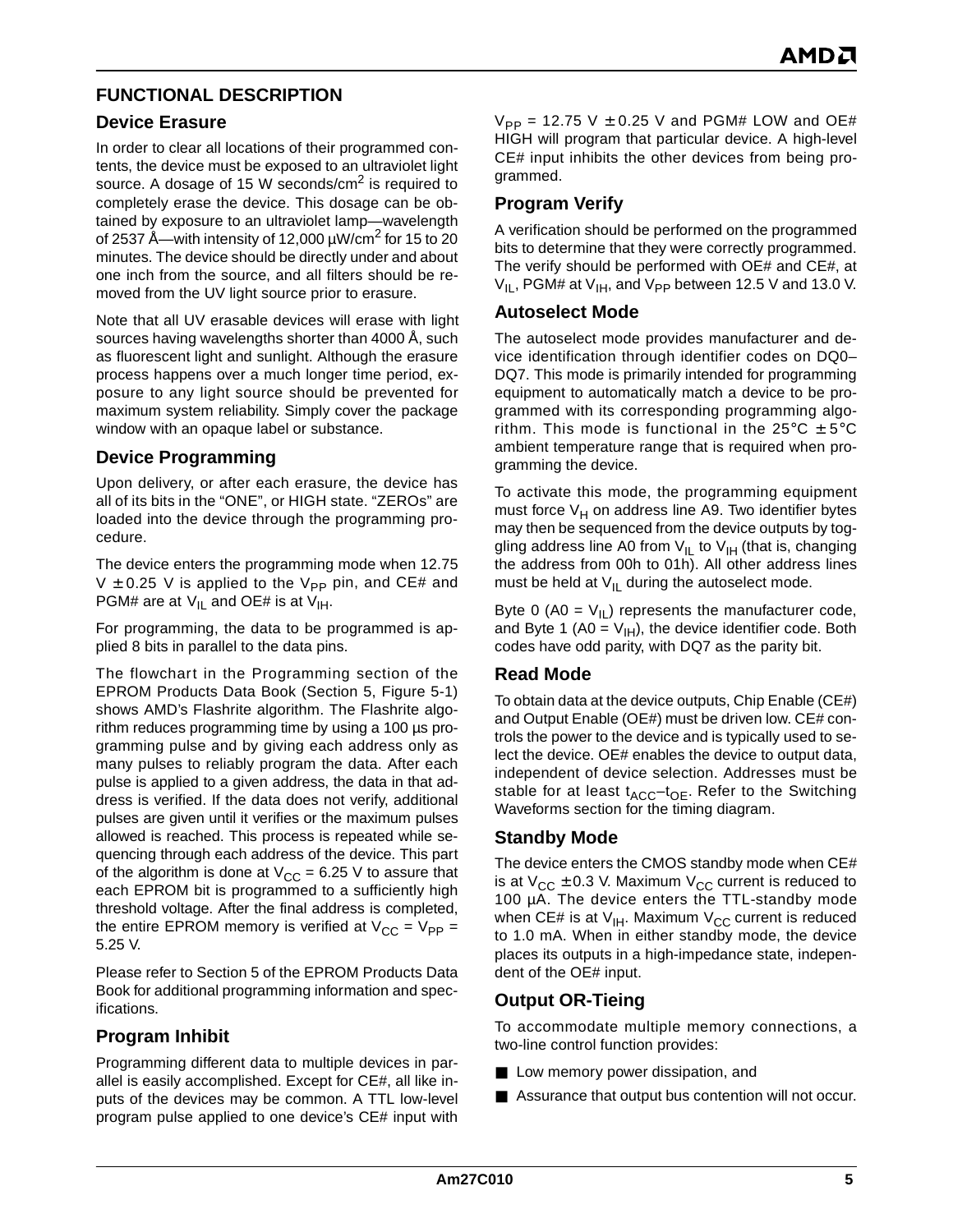# AMDA

CE# should be decoded and used as the primary device-selecting function, while OE# be made a common connection to all devices in the array and connected to the READ line from the system control bus. This assures that all deselected memory devices are in their low-power standby mode and that the output pins are only active when data is desired from a particular memory device.

# **System Applications**

During the switch between active and standby conditions, transient current peaks are produced on the ris-

# **MODE SELECT TABLE**

ing and falling edges of Chip Enable. The magnitude of these transient current peaks is dependent on the output capacitance loading of the device. At a minimum, a 0.1 µF ceramic capacitor (high frequency, low inherent inductance) should be used on each device between  $V_{\text{CC}}$  and  $V_{\text{SS}}$  to minimize transient effects. In addition, to overcome the voltage drop caused by the inductive effects of the printed circuit board traces on EPROM arrays, a 4.7 µF bulk electrolytic capacitor should be used between  $V_{CC}$  and  $V_{SS}$  for each eight devices. The location of the capacitor should be close to where the power supply is connected to the array.

| <b>Mode</b>           |                          | CE#                  | OE#             | PGM#            | A <sub>0</sub>  | A9    | $V_{PP}$ | <b>Outputs</b> |
|-----------------------|--------------------------|----------------------|-----------------|-----------------|-----------------|-------|----------|----------------|
| Read                  |                          | $V_{IL}$             | $V_{IL}$        | X               | X               | X     | X        | $D_{OUT}$      |
| <b>Output Disable</b> |                          | X                    | $V_{\text{IH}}$ | X               | X               | X     | X        | High Z         |
| Standby (TTL)         |                          | V <sub>IH</sub>      | X               | X               | X               | X     | X        | High Z         |
| Standby (CMOS)        |                          | $V_{CC}$ $\pm$ 0.3 V | X               | X               | X               | X     | X        | High Z         |
| Program               |                          | $V_{IL}$             | $V_{\text{IH}}$ | $V_{IL}$        | X               | X     | $V_{PP}$ | $D_{IN}$       |
| Program Verify        |                          | $V_{IL}$             | $V_{IL}$        | $V_{\text{IH}}$ | X               | X     | $V_{PP}$ | $D_{OUT}$      |
| Program Inhibit       |                          | $V_{\text{IH}}$      | X               | X               | X               | X     | $V_{PP}$ | High Z         |
| Autoselect            | <b>Manufacturer Code</b> | $V_{IL}$             | $V_{IL}$        | X               | $V_{IL}$        | $V_H$ | X        | 01h            |
| (Note 3)              | Device Code              | $V_{IL}$             | $V_{\sf IL}$    | X               | $V_{\text{IH}}$ | $V_H$ | X        | 0Eh            |

#### **Notes:**

1.  $V_H$  = 12.0 V ± 0.5 V.

2.  $X =$  Either  $V_{IH}$  or  $V_{IL}$ .

3. A1–A8 and A10–16 =  $V_{II}$ 

4. See DC Programming Characteristics for  $V_{PP}$  voltage during programming.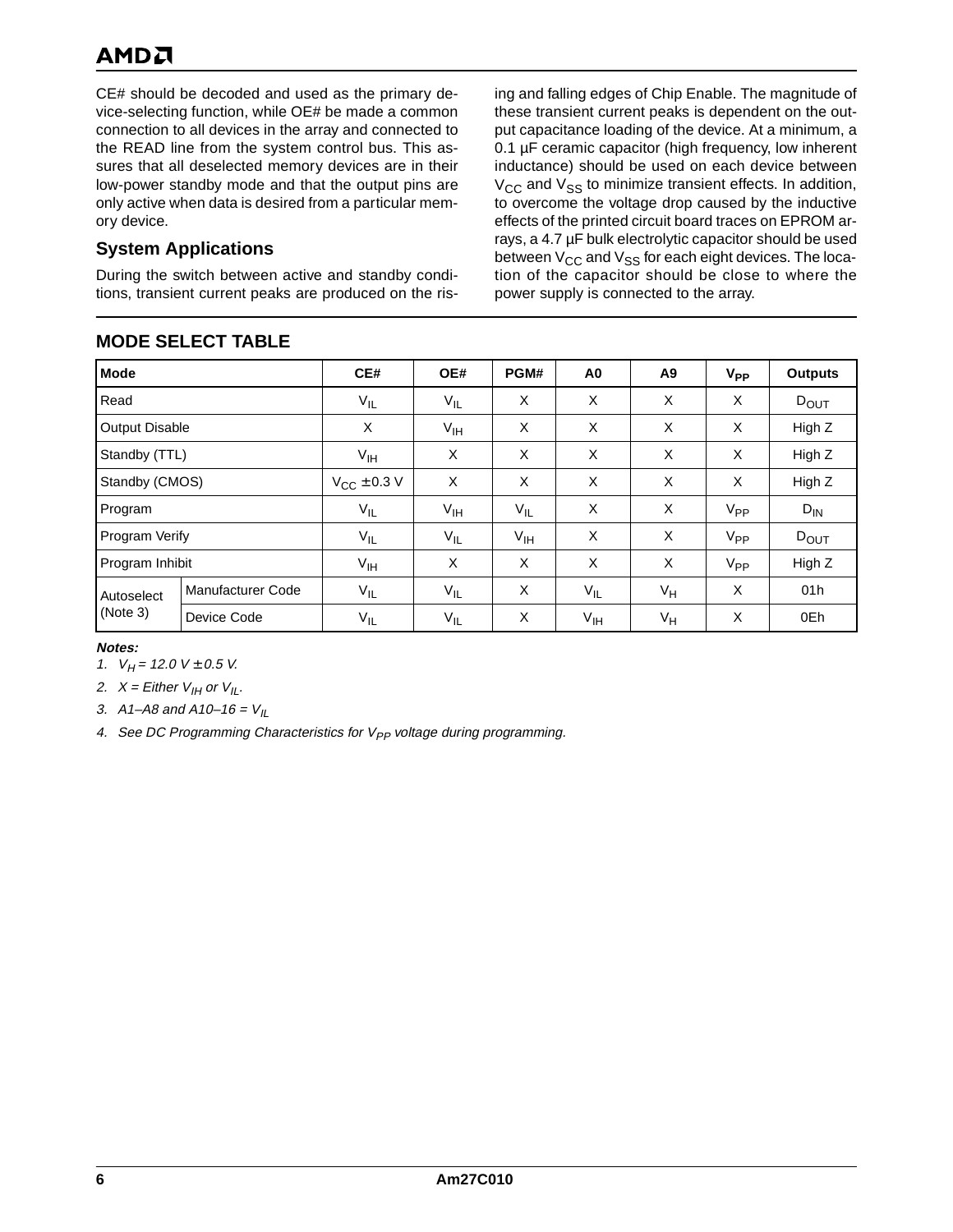# **ABSOLUTE MAXIMUM RATINGS**

| Storage Temperature                                                                     |
|-----------------------------------------------------------------------------------------|
|                                                                                         |
| All Other Products -65°C to +150°C                                                      |
| <b>Ambient Temperature</b>                                                              |
| with Power Applied. -55°C to +125°C                                                     |
| Voltage with Respect to $V_{SS}$                                                        |
| All pins except A9, $V_{\text{PP}}$ , $V_{\text{CC}}$ -0.6 V to $V_{\text{CC}}$ + 0.6 V |
|                                                                                         |
|                                                                                         |
| Notes:                                                                                  |

- 1. Minimum DC voltage on input or I/O pins –0.5 V. During voltage transitions, the input may overshoot  $V_{SS}$  to -2.0 V for periods of up to 20 ns. Maximum DC voltage on input and I/O pins is  $V_{CC}$  + 5 V. During voltage transitions, input and I/O pins may overshoot to  $V_{CC}$  + 2.0 V for periods up to 20 ns.
- 2. Minimum DC input voltage on A9 is –0.5 V. During voltage transitions, A9 and  $V_{PP}$  may overshoot  $V_{SS}$  to -2.0 V for periods of up to 20 ns. A9 and  $V_{PP}$  must not exceed +13.5 V at any time.

Stresses above those listed under "Absolute Maximum Ratings" may cause permanent damage to the device. This is a stress rating only; functional operation of the device at these or any other conditions above those indicated in the operational sections of this specification is not implied. Exposure of the device to absolute maximum ratings for extended periods may affect device reliability.

# **OPERATING RANGES**

| <b>Commercial (C) Devices</b>                     |
|---------------------------------------------------|
| Ambient Temperature $(T_A)$ 0°C to +70°C          |
| <b>Industrial (I) Devices</b>                     |
| Ambient Temperature $(T_A)$ -40°C to +85°C        |
| <b>Extended (E) Devices</b>                       |
| Ambient Temperature $(T_A)$ -55°C to +125°C       |
| <b>Supply Read Voltages</b>                       |
| $V_{CC}$ for $\pm$ 5% devices  +4.75 V to +5.25 V |
| $V_{CC}$ for ± 10% devices  +4.50 V to +5.50 V    |
|                                                   |

Operating ranges define those limits between which the functionality of the device is guaranteed.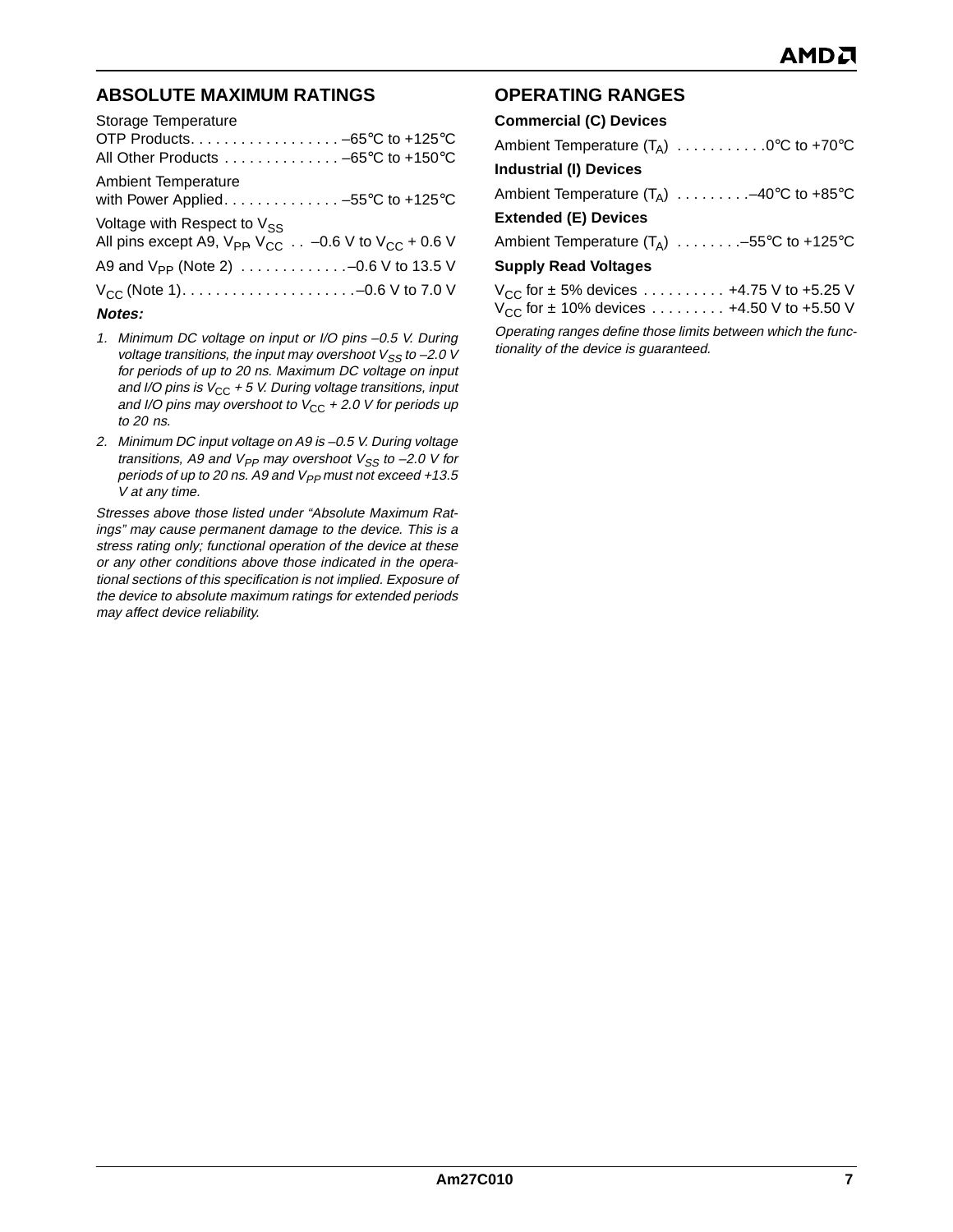# **DC CHARACTERISTICS over operating range (unless otherwise specified)**

| <b>Parameter</b><br>Symbol | <b>Parameter Description</b>          | <b>Test Conditions</b>                    | Min              | Max                | Unit   |    |
|----------------------------|---------------------------------------|-------------------------------------------|------------------|--------------------|--------|----|
| $V_{OH}$                   | Output HIGH Voltage                   | $I_{OH} = -400 \mu A$                     |                  | 2.4                |        | V  |
| $V_{OL}$                   | Output LOW Voltage                    | $I_{OL} = 2.1$ mA                         |                  |                    | 0.45   | V  |
| $V_{\text{IH}}$            | Input HIGH Voltage                    |                                           | 2.0              | $V_{\rm CC}$ + 0.5 | $\vee$ |    |
| $V_{IL}$                   | Input LOW Voltage                     |                                           | $-0.5$           | $+0.8$             | V      |    |
| Īц                         | Input Load Current                    | $V_{IN} = 0$ V to $V_{CC}$                |                  |                    | 1.0    |    |
| <sup>I</sup> LO            | <b>Output Leakage Current</b>         | $V_{\text{OUT}} = 0$ V to $V_{\text{CC}}$ |                  |                    | 5.0    | μA |
| $I_{\rm CC1}$              | $V_{CC}$ Active Current (Note 2)      | $CE# = V_{II}$ , f = 10 MHz,              | C/I Devices      |                    | 30     | mA |
|                            |                                       | $I_{OUT} = 0$ mA                          | <b>E</b> Devices |                    | 60     |    |
| $I_{CC2}$                  | V <sub>CC</sub> TTL Standby Current   | $CE# = V_{IH}$                            |                  |                    | 1.0    | mA |
| $I_{CC3}$                  | V <sub>CC</sub> CMOS Standby Current  | $CE# = V_{CC} \pm 0.3 V$                  |                  |                    | 100    | μA |
| $I_{PP1}$                  | V <sub>PP</sub> Supply Current (Read) | $CE# = OE# = V_{II}$ , $V_{PP} = V_{CC}$  |                  |                    | 100    | μA |

**Caution**: The device must not be removed from (or inserted into) a socket when  $V_{CC}$  or  $V_{PP}$  is applied. **Notes:**

- 1.  $V_{CC}$  must be applied simultaneously or before  $V_{PP}$  and removed simultaneously or after  $V_{PP}$ .
- <span id="page-7-0"></span>2.  $I_{CC1}$  is tested with OE# =  $V_{IH}$  to simulate open outputs.
- 3. Minimum DC Input Voltage is –0.5 V. During transitions, the inputs may overshoot to –2.0 V for periods less than 20 ns. Maximum DC Voltage on output pins is  $V_{CC}$  + 0.5 V, which may overshoot to  $V_{CC}$  + 2.0 V for periods less than 20 ns.



10205I-5





10205I-6

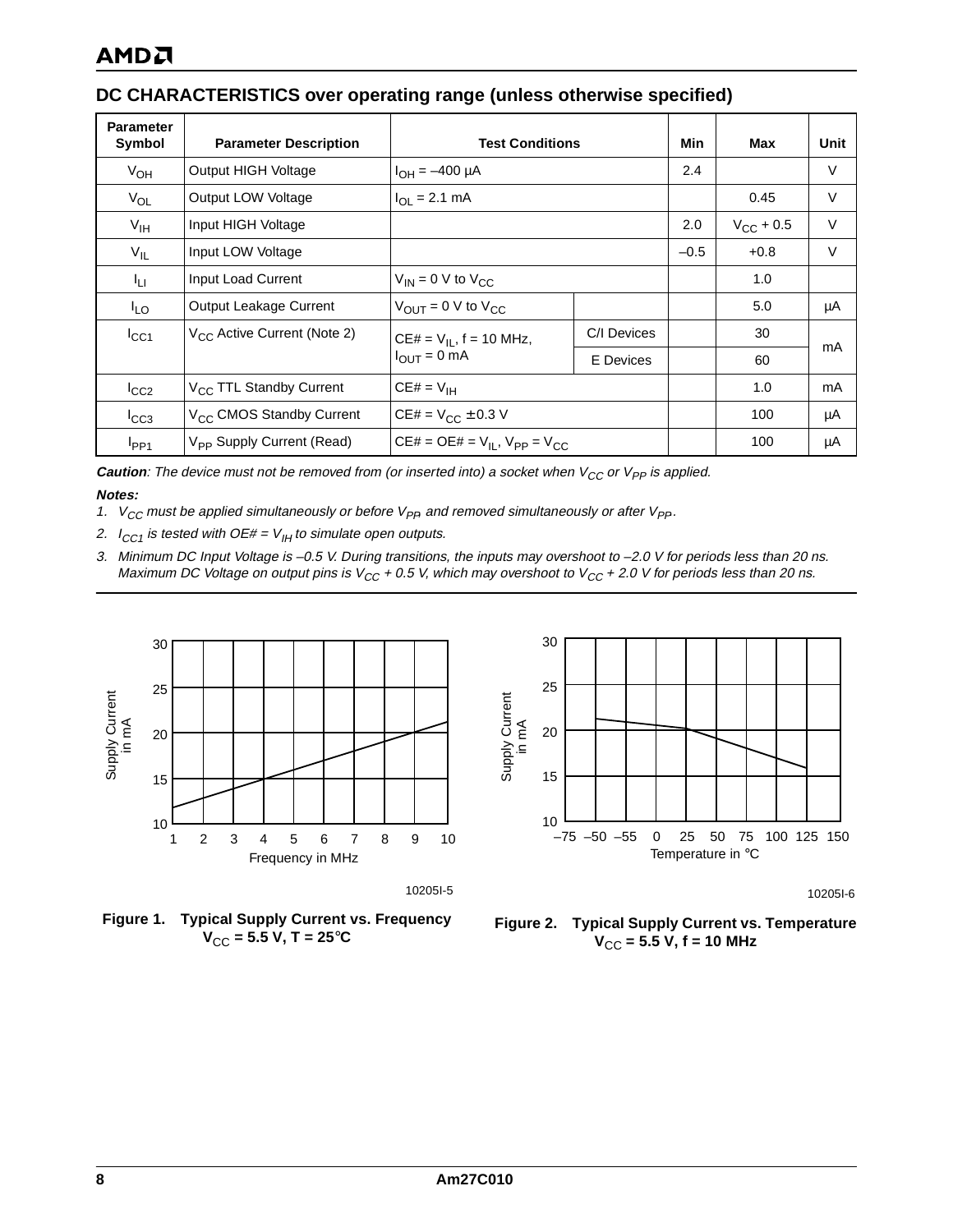# **TEST CONDITIONS**



10205I-7

**Figure 3. Test Setup**

|  | <b>Table 1. Test Specifications</b> |     |  |  |
|--|-------------------------------------|-----|--|--|
|  |                                     | ΔIΙ |  |  |

<span id="page-8-1"></span>

| <b>Test Condition</b>                                                  | -45.<br>-55 | All<br>others | Unit |  |  |  |
|------------------------------------------------------------------------|-------------|---------------|------|--|--|--|
| Output Load                                                            | 1 TTL gate  |               |      |  |  |  |
| Output Load Capacitance, C <sub>1</sub><br>(including jig capacitance) | 30          | 100           | рF   |  |  |  |
| Input Rise and Fall Times                                              | $\leq 20$   | ns            |      |  |  |  |
| Input Pulse Levels                                                     | $0.0 - 3.0$ | $0.45 - 2.4$  | V    |  |  |  |
| Input timing measurement<br>reference levels                           | 1.5         | 0.8, 2.0      | V    |  |  |  |
| Output timing measurement<br>reference levels                          | 1.5         | 0.8, 2.0      | V    |  |  |  |

#### <span id="page-8-0"></span>**SWITCHING TEST WAVEFORM**





**Note:** For  $C_L = 30 \text{ pF}$ . **Note:** For  $C_L = 100 \text{ pF}$ .

10205I-8

# **KEY TO SWITCHING WAVEFORMS**

| <b>WAVEFORM</b> | <b>INPUTS</b><br><b>OUTPUTS</b>  |                                              |  |  |  |  |  |
|-----------------|----------------------------------|----------------------------------------------|--|--|--|--|--|
|                 | Steady                           |                                              |  |  |  |  |  |
|                 |                                  | Changing from H to L                         |  |  |  |  |  |
|                 |                                  | Changing from L to H                         |  |  |  |  |  |
|                 | Don't Care, Any Change Permitted | Changing, State Unknown                      |  |  |  |  |  |
|                 | Does Not Apply                   | Center Line is High Impedance State (High Z) |  |  |  |  |  |

KS000010-PAL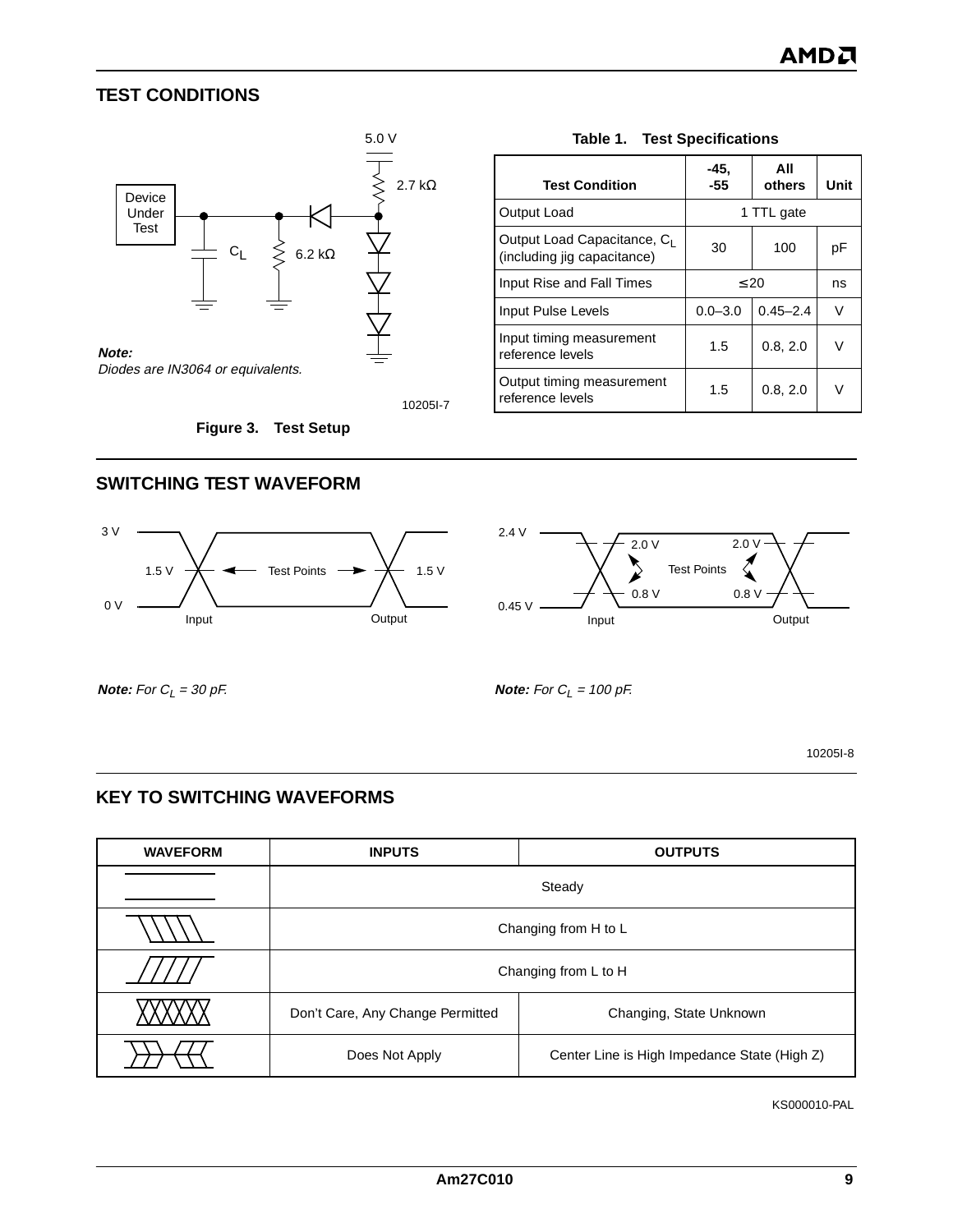# **AC CHARACTERISTICS**

|                                        | <b>Parameter Symbols</b>    |                                                                                              | Am27C010              |     |       |          |       |          |        |        |        |        |      |
|----------------------------------------|-----------------------------|----------------------------------------------------------------------------------------------|-----------------------|-----|-------|----------|-------|----------|--------|--------|--------|--------|------|
| <b>JEDEC</b>                           | <b>Standard</b>             | <b>Description</b>                                                                           | <b>Test Setup</b>     |     | $-45$ | $-55$    | $-70$ | -90      | $-120$ | $-150$ | $-200$ | $-255$ | Unit |
| t <sub>AVQV</sub>                      | t <sub>ACC</sub>            | <b>Address to Output Delay</b>                                                               | CE#<br>$OE# = V_{II}$ | Max | 45    | 55       | 70    | 90       | 120    | 150    | 200    | 250    | ns   |
| <sup>t</sup> ELQV                      | $t_{\text{CE}}$             | Chip Enable to Output Delay                                                                  | $OE# = VH$            | Max | 45    | 55       | 70    | 90       | 120    | 150    | 200    | 250    | ns   |
| t <sub>GLQV</sub>                      | $t_{OE}$                    | Output Enable to Output<br>Delay                                                             | $CE# = V_{II}$        | Max | 25    | 35       | 35    | 40       | 50     | 65     | 75     | 75     | ns   |
| <sup>t</sup> EHQZ<br>t <sub>GHQZ</sub> | t <sub>DF</sub><br>(Note 2) | Chip Enable High or Output<br>Enable High to Output High Z.<br><b>Whichever Occurs First</b> |                       | Max | 25    | 25       | 25    | 25       | 35     | 35     | 40     | 40     | ns   |
| t <sub>AXQX</sub>                      | $t_{OH}$                    | Output Hold Time from<br>Addresses, CE# or OE#,<br><b>Whichever Occurs First</b>             |                       | Min | 0     | $\Omega$ | 0     | $\Omega$ | 0      | 0      | 0      | 0      | ns   |

**Caution:** Do not remove the device from (or insert it into) a socket or board that has V<sub>PP</sub> or V<sub>CC</sub> applied. **Notes:**

- 1.  $V_{CC}$  must be applied simultaneously or before  $V_{PP}$  and removed simultaneously or after  $V_{PP}$
- <span id="page-9-0"></span>2. This parameter is sampled and not 100% tested.
- 3. Switching characteristics are over operating range, unless otherwise specified.
- 4. See [Figure 3](#page-8-0) and [Table 1](#page-8-1) for test specifications.

## **SWITCHING WAVEFORMS**



#### **Notes:**

- <span id="page-9-1"></span>1. OE# may be delayed up to  $t_{ACC} - t_{OE}$  after the falling edge of the addresses without impact on  $t_{ACC}$ .
- <span id="page-9-2"></span>2.  $t_{DF}$  is specified from OE# or CE#, whichever occurs first.

## **PACKAGE CAPACITANCE**

|                         | <b>Parameter</b>   |                        | <b>CDV028</b> |     | <b>PL 032</b> |            | <b>PD 028</b> |     |      |
|-------------------------|--------------------|------------------------|---------------|-----|---------------|------------|---------------|-----|------|
| <b>Parameter Symbol</b> | <b>Description</b> | <b>Test Conditions</b> | Typ           | Max | <b>Typ</b>    | <b>Max</b> | <b>Typ</b>    | Max | Unit |
| $C_{IN}$                | Input Capacitance  | $V_{IN} = 0$           |               | 12  |               | 12         | 8             | 12  | pF   |
| $C_{\text{OUT}}$        | Output Capacitance | $V_{OIIT} = 0$         | 13            | 15  | 11            | 14         | 11            | 14  | pF   |

#### **Notes:**

- 1. This parameter is only sampled and not 100% tested.
- 2.  $T_A = +25^{\circ}C, t = 1$  MHz.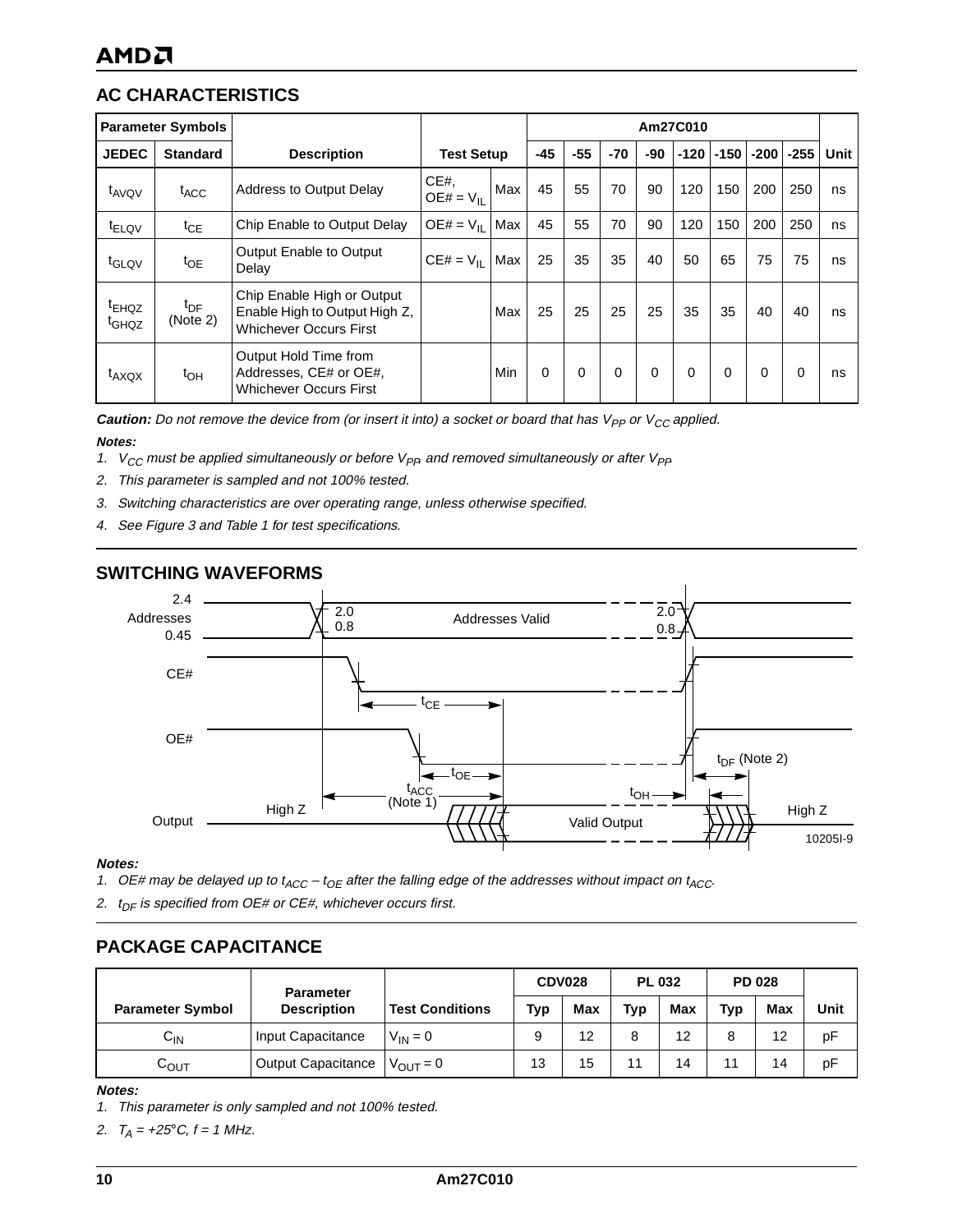# **PHYSICAL DIMENSIONS\***

**CDV032—32-Pin Ceramic Dual In-Line Package, UV Lens (measured in inches)**



\* For reference only. BSC is an ANSI standard for Basic Space Centering.

# **PD 032—32-Pin Plastic Dual In-Line Package (measured in inches)**